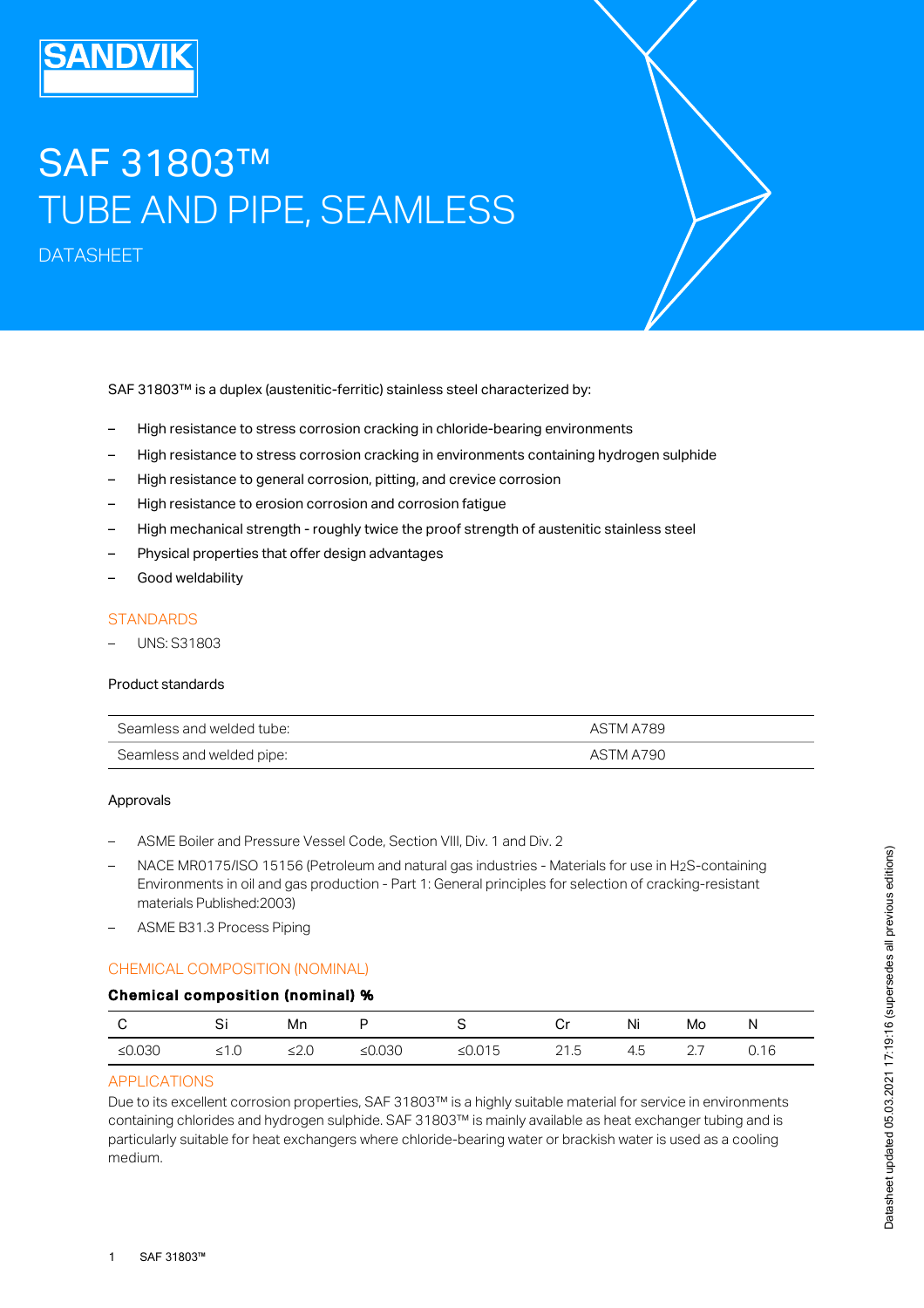The high strength of SAF 31803™ makes the material an attractive alternative to the austenitic steels in structures subjected to heavy loads.

The good mechanical and corrosion properties make SAF 31803™ an economical choice in many applications by reducing the life cycle cost of equipment.

### CORROSION RESISTANCE

#### Pitting corrosion

The pitting resistance of a steel is determined primarily by its chromium and molybdenum contents, but also by its nitrogen content and its slag composition and content. The manufacturing and fabrication practices, e.g. welding, are also of vital importance for actual performance in service.

A parameter for comparing the resistance of different steels to pitting, is the PRE number (Pitting Resistance Equivalent). The PRE is defined as, in weight-%: PRE = % Cr + 3.3 x *%* Mo + 16 x % N

The PRE number for SAF 31803™ is compared with other materials in the following table:

| Alloy       | % Cr | % Mo | %N   | <b>PRE</b> |
|-------------|------|------|------|------------|
| SAF 2205 a) | 22   | 3.2  | 0.18 | >35        |
| SAF 31803   | 21.5 | 2.7  | 0.16 | >31        |
| Alloy 825   | 20   | 2.6  | -    | 29         |
| ASTM 317L   | 18   | 3.5  | -    | 30         |
| ASTM 316L   |      | 2.2  | -    | 24         |

a) SAF 2205™ has a chemical composition within UNS S32205, which is optimized within the UNS S31803 range in order to provide a high PRE value.

The ranking given by the PRE number has been confirmed in laboratory tests. This ranking can generally be used to predict the performance of an alloy in chloride containing environments. Because of the high Mo and N contents, the PRE number for SAF 2205™ is significantly higher than what would be the case with lower Mo and N contents which are still within the limits of UNS S31803.

Nevertheless, based on practical experience, SAF 31803™ can be used at considerably higher temperatures and chloride contents than ASTM 304 and ASTM 316 without pitting. SAF 31803™ is, therefore, far more serviceable in chloride-bearing environments than standard austenitic steels.

#### Stress corrosion cracking

The standard austenitic steels ASTM 304L and ASTM 316L are prone to stress corrosion cracking (SCC) in chloride-bearing solutions at temperatures above 60 °C (140 °F).

Duplex stainless steels are far less prone to this type of corrosion. Laboratory tests reveal good resistance to stress corrosion cracking of SAF 31803™. Results from the tests are presented in Figure 3. The diagram indicates the temperature-chloride range within which SAF 31803™ and the standard steels ASTM 304L and ASTM 316L have low susceptibility to stress corrosion cracking.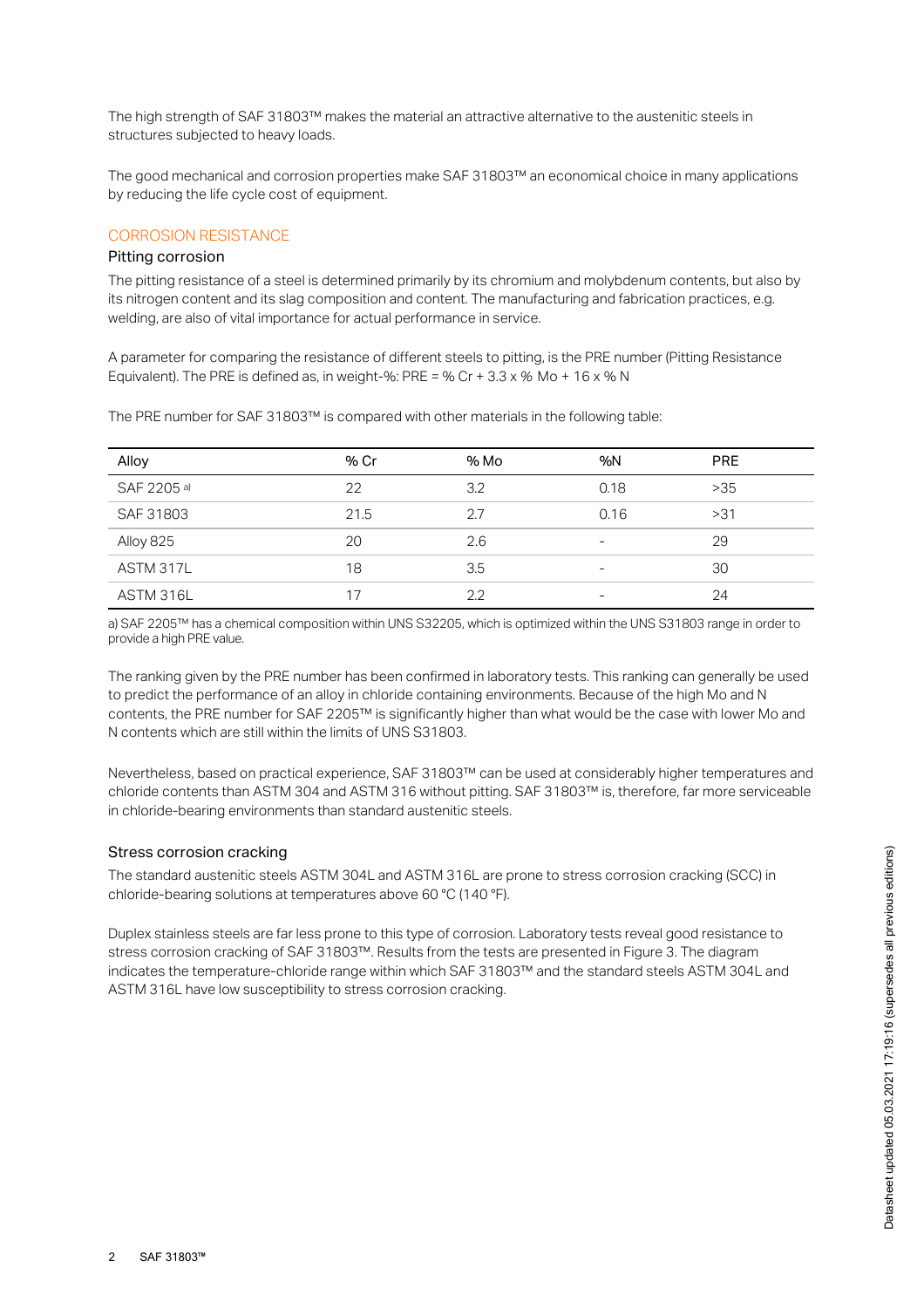

Figure 3. Resistance to stress corrosion cracking (SCC) in neutral chloride solutions with an oxygen content of about 8 ppm. Laboratory results for Sandvik SAF 31803 of constant load specimens loaded to the proof strength at the test temperature.

# FORMS OF SUPPLY

#### Seamless tube and pipe- finishes and dimensions

Seamless tube and pipe in Sandvik SAF 31803™ is supplied in dimensions up to 260mm outside diameter. The delivery condition is solution annealed and either white pickled or bright annealed.

#### MECHANICAL PROPERTIES

The following values apply to material in the solution annealed condition. Tube and pipe with wall thicknesses above 20 mm (0.787 in.) may have slightly lower values.

More detailed information can be supplied on request.

## At 20 °C (68°F)

Tube and pipe with a wall thickness max. 20 mm (0.79 in.)

#### Metric units

| Proof strength     | Tensile strength | Elong.    | <b>Hardness</b> |
|--------------------|------------------|-----------|-----------------|
| Rp0.2 <sup>a</sup> | Rm               | A2"       | <b>HRC</b>      |
| >450               | $\geq 620$       | $\geq$ 25 | ≤30             |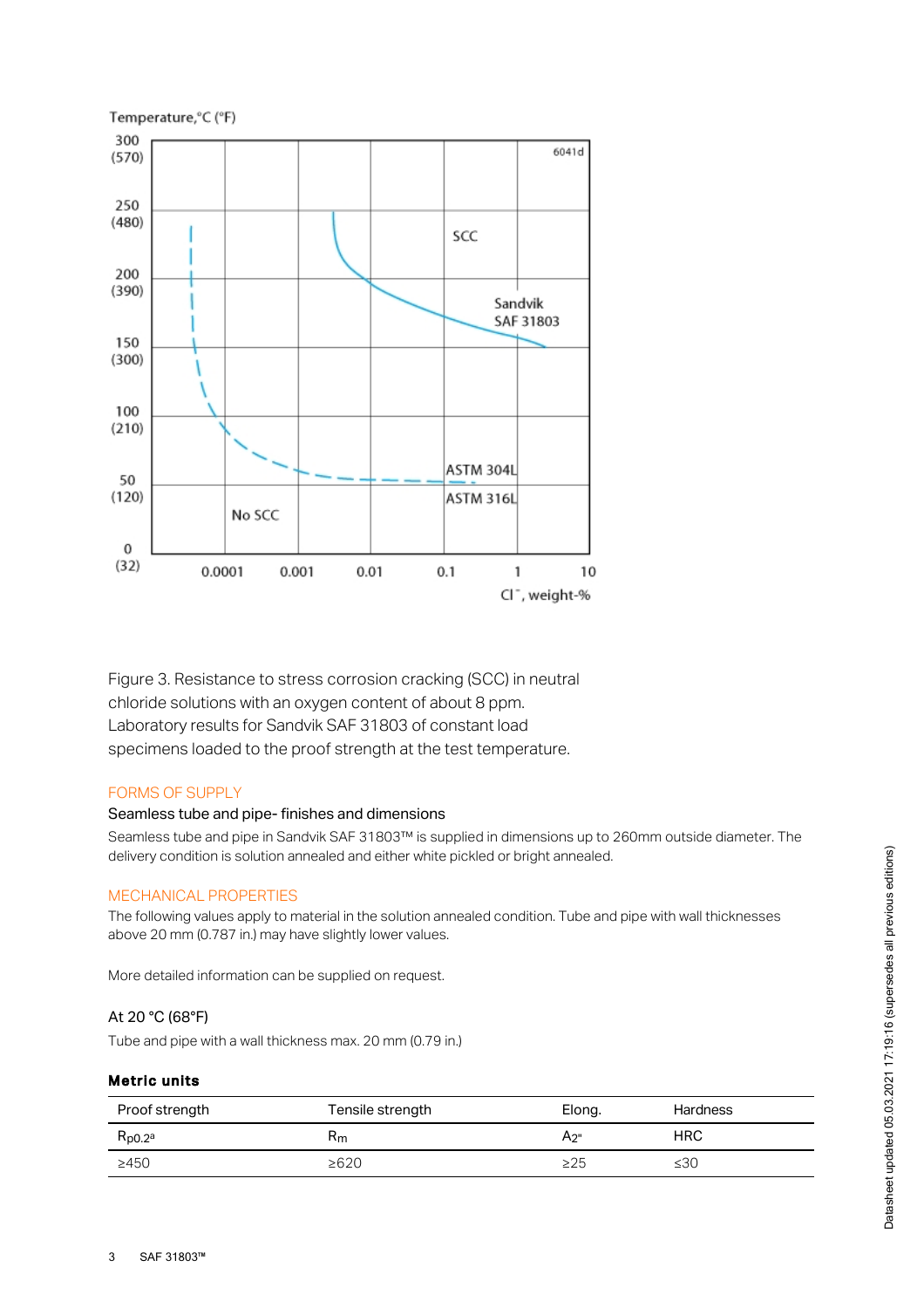## Imperial units

| Proof strength     | Tensile strength | Elong.    | <b>Hardness</b> |
|--------------------|------------------|-----------|-----------------|
| Rp0.2 <sup>a</sup> | $R_{m}$          | А2"       | <b>HRC</b>      |
| ksi                | ksi              | %         |                 |
| $\geq 65$          | 90               | $\geq$ 25 | $\leq 30$       |

1 MPa = 1 N/mm 2

a) R<sub>p0.2</sub> corresponds to 0.2% offset yield strength.

#### Impact strength

SAF 31803™ possesses good impact strength both at room temperature and at low temperatures, as is evident from Figure 1. The values apply for standard Charpy-V specimens (10 x 10 mm, 0.39 x 0.39 in.).

The impact strength of welded SAF 31803™ is also good, despite the impact strength values in the as-welded condition being slightly lower than for weld-free material. Tests demonstrate that the impact strength of material, welded by means of gas-shielded arc welding, is good in both the weld metal and the heat-affected zone down to -50°C (-58°F). At this temperature, the impact strength is a minimum of 27 J (20 ft lb). If very high impact strength demands are made on the weld metal at low temperatures, solution annealing is recommended. This restores the impact strength of the weld metal to the same level as that of the parent metal.

4158c

 $-100$ 

 $(212)$ Temperature, °C (°F)



 $\theta$ 

 $-150$ 

 $(-238)$ 

 $-100$ 

 $(-148)$ 

 $-50$ 

 $(-58)$ 

 $\mathbf{0}$ 

 $(32)$ 

50

 $(122)$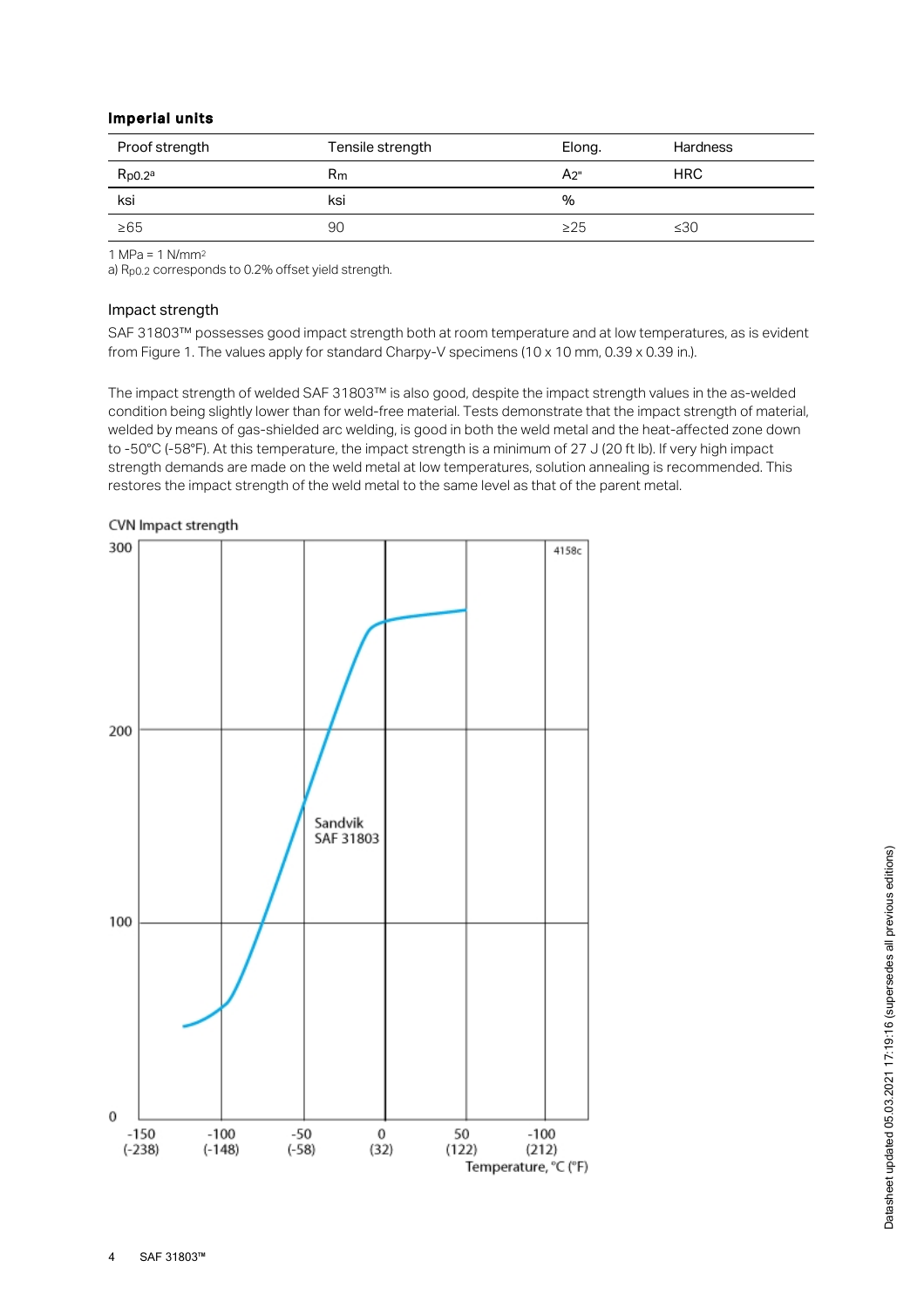Figure 1. Curve showing typical impact strength values (Charpy-V) for Sandvik SAF 31803. Specimen size 10x10 mm (0.39 x 0.39 in.).

## At high temperatures

If SAF 31803™ is exposed to temperatures exceeding 280°C (540°F), for prolonged periods, the microstructure changes, which results in a reduction in impact strength. This does not necessarily affect the behavior of the material at the operating temperature. For example, heat exchanger tubes can be used at higher temperatures without any problems. Please contact Sandvik for more information. For pressure vessel applications, 280°C (540°F) is required as a maximum according to VdTÜV-Wb 418.

## Tube and pipe with wall thickness max. 20 mm (0.79 in.)

## Metric units

| Temperature  | Proof strength |  |
|--------------|----------------|--|
|              | $R_{p0.2}$     |  |
| $^{\circ}$ C | MPa            |  |
|              | min            |  |
| 50           | 415            |  |
| 100          | 360            |  |
| 150          | 335            |  |
| 200          | 310            |  |
| 250          | 295            |  |
| 300          | 280            |  |

# Imperial units

| Temperature  | Proof strength |
|--------------|----------------|
|              | $R_{p0.2}$     |
| $^{\circ}$ C | ksi            |
|              | min            |
| 120          | 60.5           |
| 200          | 53.5           |
| 300          | 48.5           |
| 400          | 45.0           |
| 500          | 42.5           |
| 600          | 40.0           |

## According to ASME B31.3 the following design values are recommended for UNS S31803 (SAF 31803™)

| Temperature, °F | °C  | Stress ksi | <b>MPa</b> |
|-----------------|-----|------------|------------|
| 100             | 38  | 30.0       | 207        |
| 200             | 93  | 30.0       | 207        |
| 300             | 149 | 28.9       | 199        |
| 400             | 204 | 27.9       | 192        |
| 500             | 260 | 27.2       | 188        |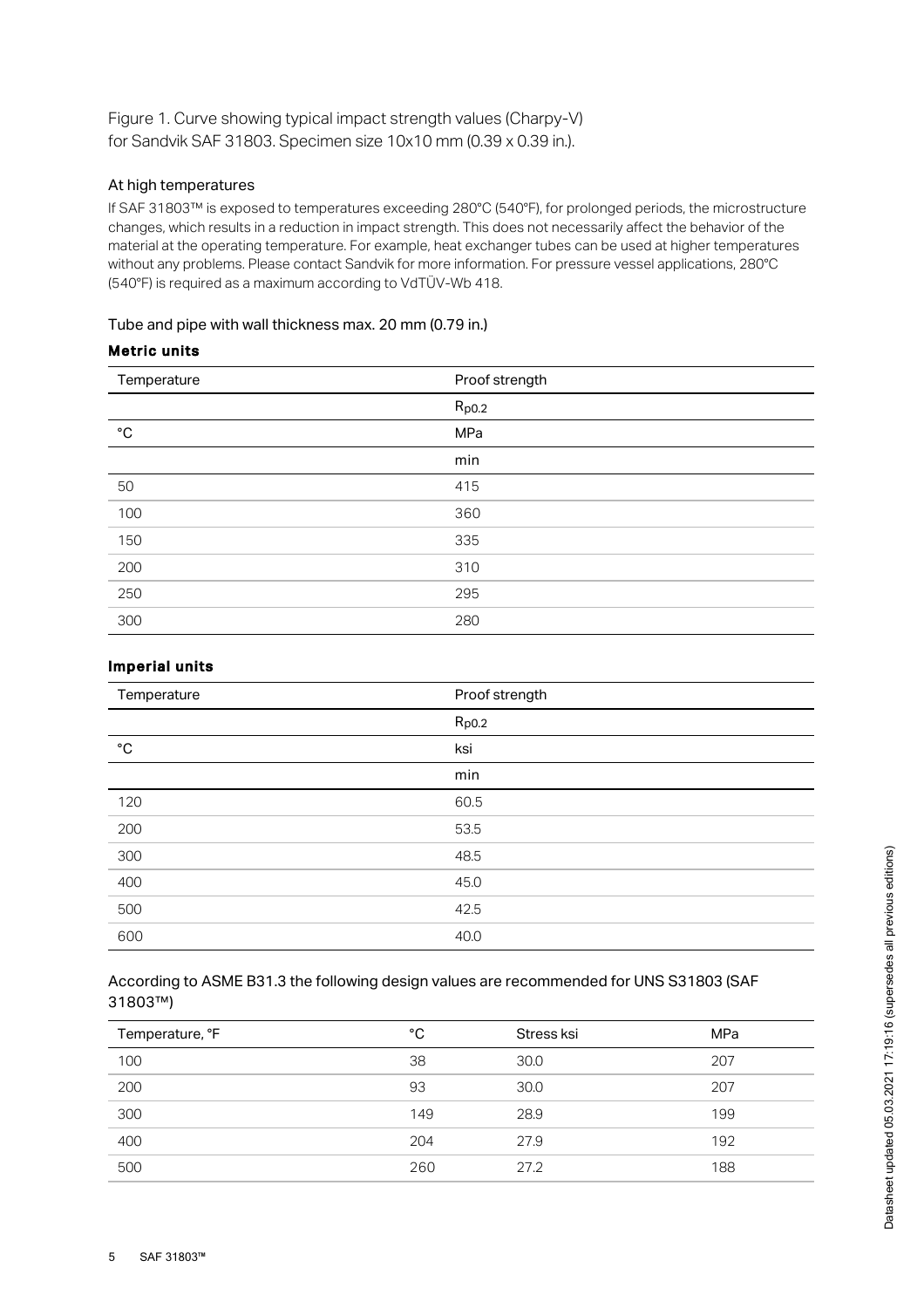| Temperature, °F | $\circ$                               | Stress ksi          | MPa |
|-----------------|---------------------------------------|---------------------|-----|
| 600             | $\sim$<br>$\sqrt{2}$<br><br>ت∨<br>ا ب | ne n<br>∼<br>ں کے ب | 85  |

# PHYSICAL PROPERTIES

Density: 7.8 g/cm<sup>3</sup>, 0.28 lb/in<sup>3</sup>

# Specific heat capacity

| Temperature, °C | J/(kg °C) | Temperature, °F | Btu/(lb °F) |
|-----------------|-----------|-----------------|-------------|
| 20              | 480       | 68              | 0.11        |
| 100             | 500       | 200             | 0.12        |
| 200             | 530       | 400             | 0.13        |
| 300             | 550       | 600             | 0.13        |
| 400             | 590       | 800             | 0.14        |

# Thermal conductivity

# Metric units

| Temperature, °C  | 20               | 100 | 200 | 300 | 400 |  |
|------------------|------------------|-----|-----|-----|-----|--|
|                  | $W/(m^{\circ}C)$ |     |     |     |     |  |
| SAF 31803        | 14               | 16  | 17  | 19  | 20  |  |
| <b>AISI 316L</b> | 14               | 15  | 17  | 18  | 20  |  |

# Imperial units

| Temperature, °F  | 68            | 200 | 400 | 600 | 800 |
|------------------|---------------|-----|-----|-----|-----|
|                  | Btu/(ft h °F) |     |     |     |     |
| SAF 31803        |               | Ч   | 10  |     | 12  |
| <b>AISI 316L</b> |               | 9   | 10  | 10  | 12  |

Thermal expansion, mean values in temperature ranges  $(X10<sup>-6</sup>)$ 

## Metric units

| Temperature, °C  | 30-100 | $30 - 200$ | 30-300 | 30-400 |
|------------------|--------|------------|--------|--------|
|                  | Per °C |            |        |        |
| SAF 31803        | 13.0   | 13.5       | 14.0   | 14.5   |
| Carbon steel     | 12.5   | 13.0       | 13.5   | 14.0   |
| <b>AISI 316L</b> | 16.5   | 17.0       | 17.5   | 18.0   |

# Imperial units

| Temperature, °F | 86-200 | 86-400 | 86-600 | 86-800 |
|-----------------|--------|--------|--------|--------|
|                 | Per °F |        |        |        |
| SAF 31803       | 7.0    | 7.5    | 8.0    | 8.0    |
| Carbon steel    | 6.8    | 7.0    | 7.5    | 7.8    |
| AISI 316L       | 9.0    | 9.5    | 9.8    | 10.0   |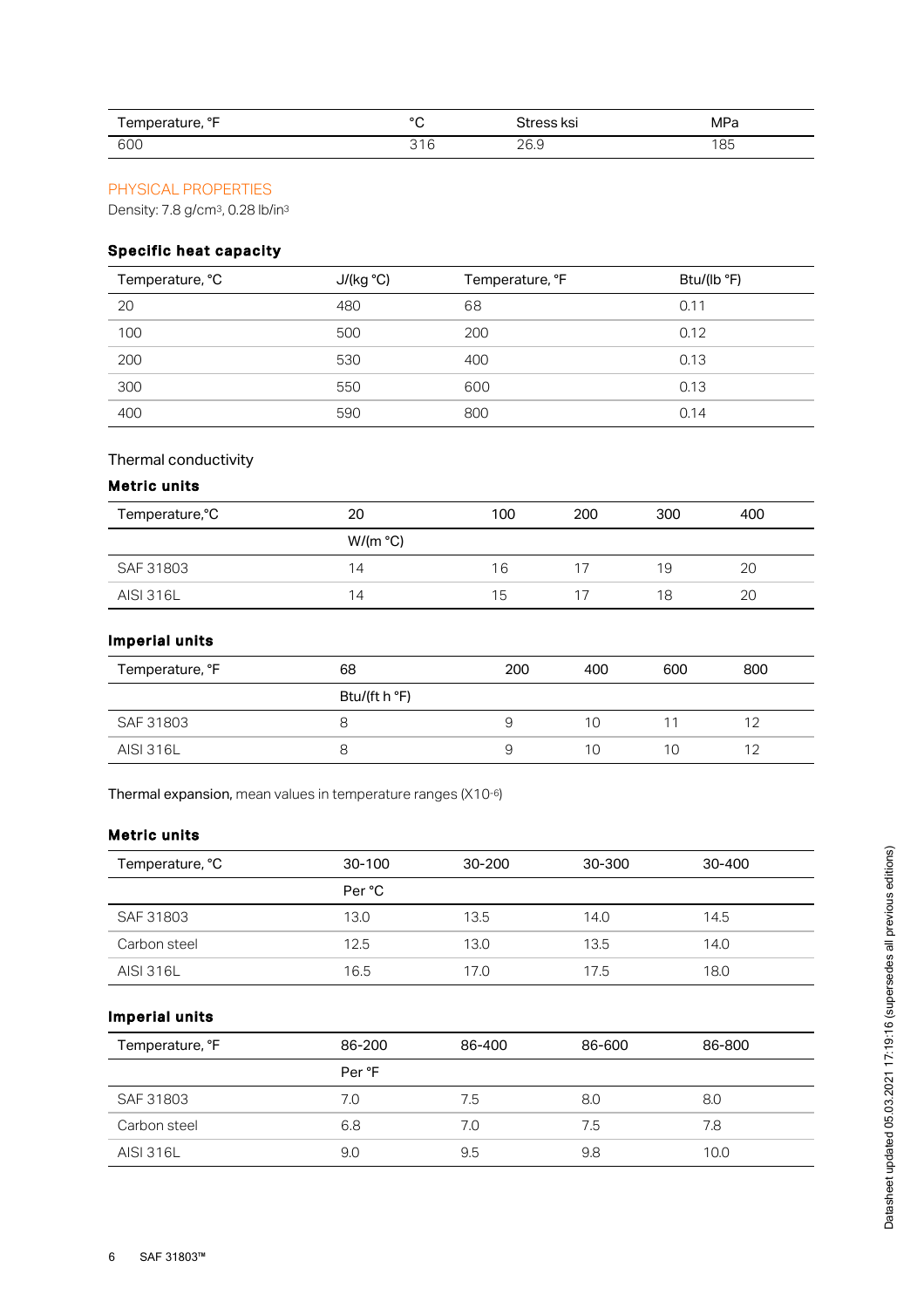SAF 31803™ has a far lower coefficient of thermal expansion than austenitic stainless steels and can therefore offer certain design advantages.



Figure 2. Thermal expansion per °C (30-100°C).

#### Resistivity

| Temperature, °C | $\mu\Omega$ m | Temperature, °F | $\mu$ Qin. |
|-----------------|---------------|-----------------|------------|
| 20              | 0.74          | 68              | 29.1       |
| 100             | 0.85          | 200             | 33.1       |
| 200             | 0.96          | 400             | 39.8       |
| 300             | 1.00          | 600             | 43.3       |
| 400             | 1.10          | 800             | 43.3       |

## Modulus of elasticity 1 )

| Temperature, °C | MPa | Temperature, °F | ksi  |
|-----------------|-----|-----------------|------|
| 20              | 200 | 68              | 29.0 |
| 100             | 194 | 200             | 28.2 |
| 200             | 186 | 400             | 27.0 |
| 300             | 180 | 600             | 26.2 |

1) (x10<sup>3</sup>)

## HEAT TREATMENT

Tubes are normally delivered in the heat-treated condition. If additional heat treatment is needed due to further processing, the following is recommended.

## Solution annealing

1020 - 1100 °C (1870-2010 °F), rapid cooling in air or water.

#### WELDING

The weldability of SAF 31803™ is good. Welding must be carried out without preheating and subsequent heat treatment is normally not necessary. Suitable methods of fusion welding are manual metal-arc welding (MMA/SMAW) and gas-shielded arc welding, with the TIG/GTAW method as first choice.

For SAF 31803™, heat input of 0.5-2.5 kJ/mm and interpass temperature of <150°C (300°F) are recommended.

### Recommended filler metals